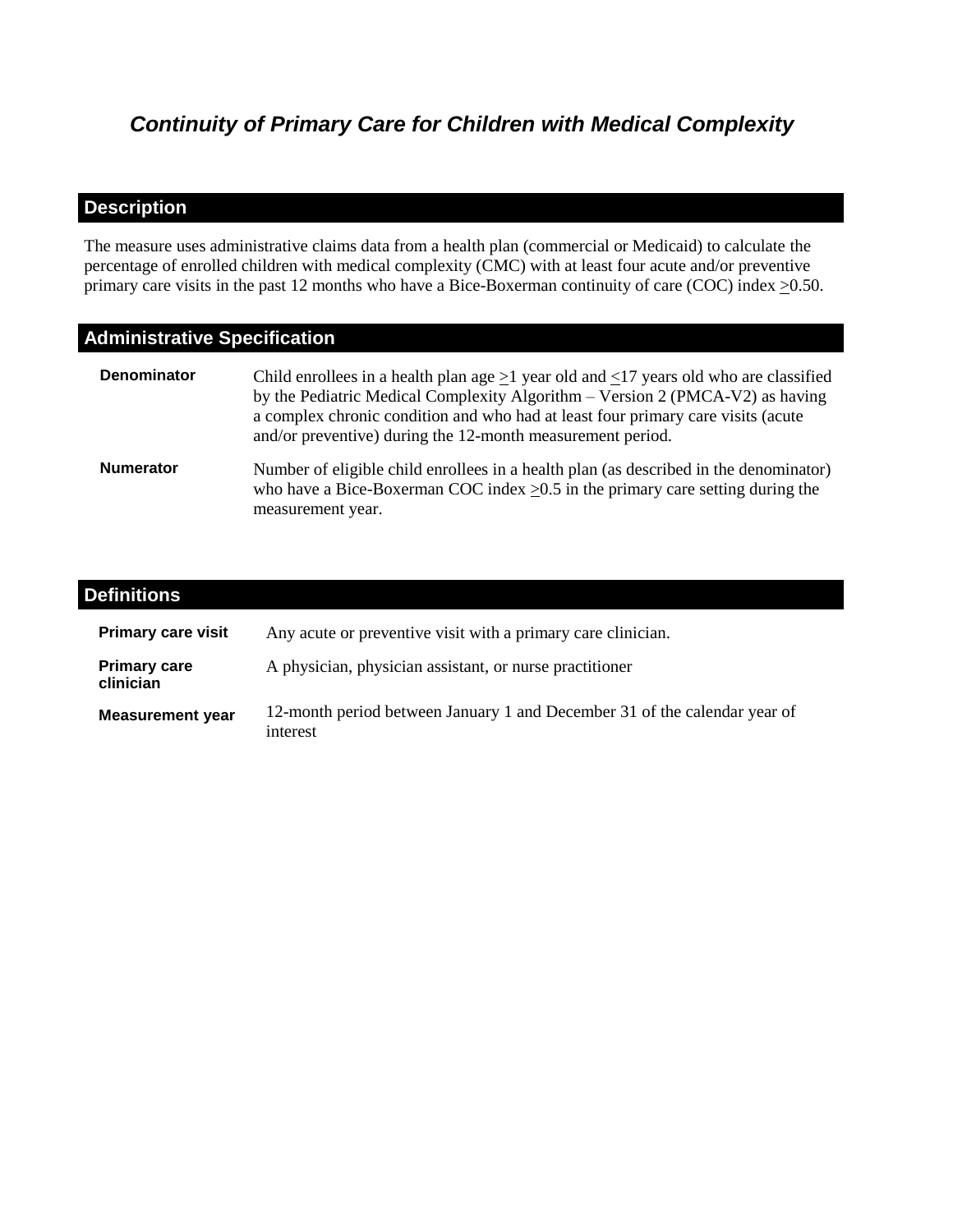#### **Bice-Boxerman Continuity of Care (COC) index**

Patient-level claims-based measure of continuity of primary care; see SAS programming code for calculation of Bice-Boxerman COC index. The SAS program to calculate the Bice-Boxerman COC index is available at: [http://www.seattlechildrens.org/research/child-health-behavior-and](http://www.seattlechildrens.org/research/child-health-behavior-and-development/mangione-smith-lab/measurement-tools/)[development/mangione-smith-lab/measurement-tools/](http://www.seattlechildrens.org/research/child-health-behavior-and-development/mangione-smith-lab/measurement-tools/)

The Bice-Boxerman COC index is scored on a scale from a minimum of 0 to a maximum of 1, with higher scores indicating greater continuity.

The Bice-Boxerman COC index is calculated as follows:

$$
\sum_{j=1}^{s} n_j^2 - n
$$
 
$$
COC =
$$

 *n*(*n*-1) Where  $n=$  total number of visits to a primary care provider  $n_j$ = number of visits to provider *j* s=number of providers

A minimum of four primary care visits is required to calculate the Bice-Boxerman COC index. Research has shown that the stability of the index increases as the number of visits increases. A minimum of four visits is required in order to prevent significant changes in the Bice-Boxerman COC index estimate as a result of minor variations in care dispersion.<sup>1</sup>

**Pediatric Medical Complexity Algorithm Version 2 (PMCA-V2)** The Pediatric Medical Complexity Algorithm Version 2 (PMCA-V2) classifies children into one of three categories: (1) having a complex chronic condition; (2) having a non-complex chronic conditions; or (3) having no chronic condition (healthy). Categorization is based on up to three years of retrospective International Classification of Diseases  $9<sup>th</sup>$  Revision Clinical Modification (ICD-9) codes available from administrative claims data. The PMCA-V2 SAS program is available at: [http://www.seattlechildrens.org/research/child-health](http://www.seattlechildrens.org/research/child-health-behavior-and-development/mangione-smith-lab/measurement-tools/)[behavior-and-development/mangione-smith-lab/measurement-tools/](http://www.seattlechildrens.org/research/child-health-behavior-and-development/mangione-smith-lab/measurement-tools/)

> PMCA-V2 works optimally when three years (including the measurement year) of retrospective claims data are available; however, the algorithm can be applied to only one or two years of retrospective claims data when a child has been enrolled in the health plan for  $<$  3 years.

> The ICD-9/ICD-10 combined PMCA SAS programming will be available at the website above in March of 2017.

## **Procedure to identify the denominator population**

#### **Eligible population**

| <b>Children with</b> | The eligible population is children who are determined to be in the complex                |
|----------------------|--------------------------------------------------------------------------------------------|
| medical complexity   | chronic condition category based on PMCA-V2                                                |
| Age                  | Children $\geq$ 1 year old and $\leq$ 17 years old as of the last day (December 31) of the |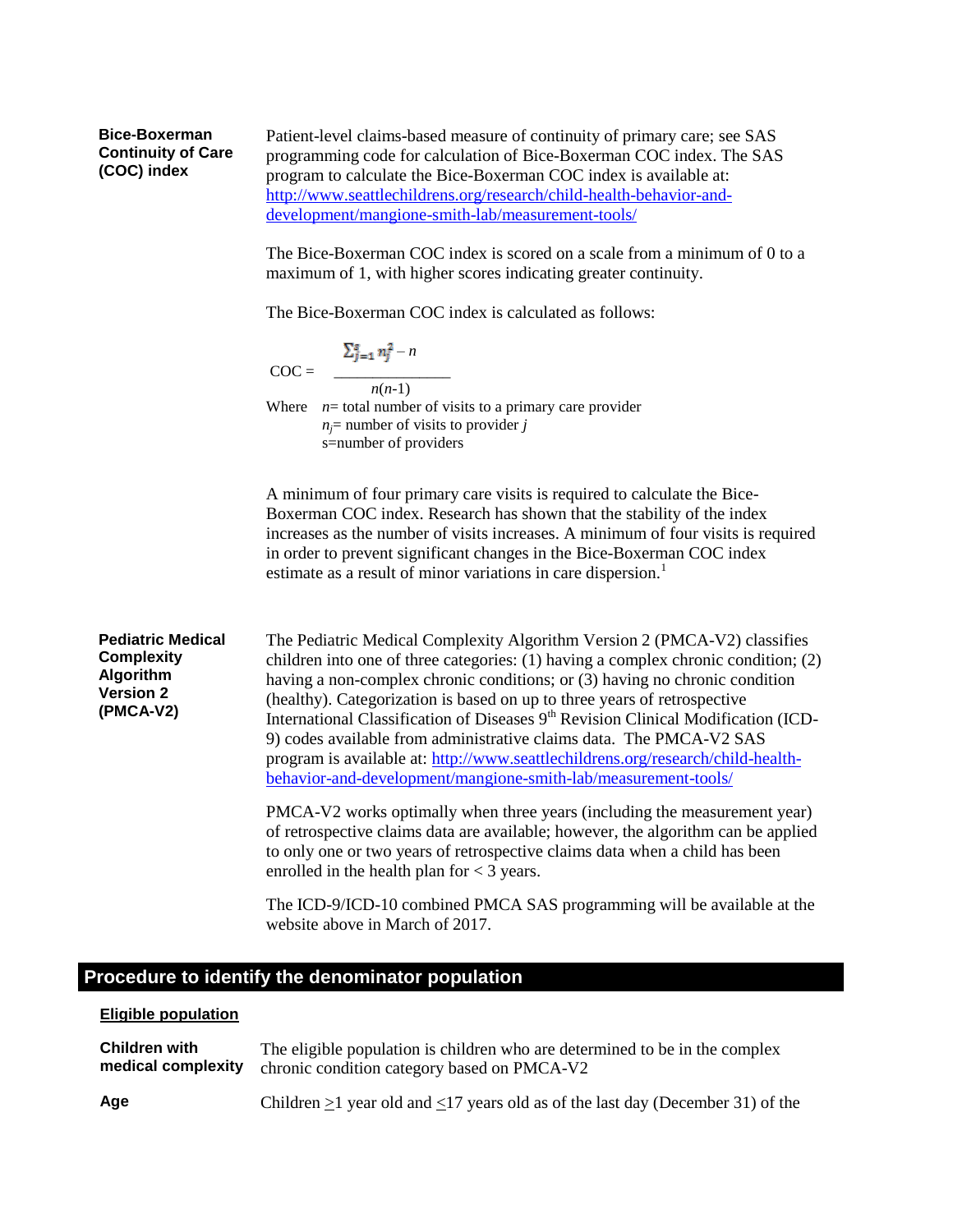|                                 | measurement year                                                                                                                                                                                                                                           |
|---------------------------------|------------------------------------------------------------------------------------------------------------------------------------------------------------------------------------------------------------------------------------------------------------|
| <b>Continuous</b><br>enrollment | 12 months of continuous enrollment between January 1 and December 31 of the<br>measurement year.                                                                                                                                                           |
| Allowable gap in<br>coverage    | 30 days                                                                                                                                                                                                                                                    |
| <b>Calculation</b>              | Follow the steps below to identify the eligible population:                                                                                                                                                                                                |
| Step 1                          | Identify child enrollees $\geq 1$ and $\leq 17$ years old at the end of the measurement<br>year (December 31)                                                                                                                                              |
| Step 2                          | Retain those who were continuously enrolled for the 12 months of the<br>measurement year with no more than a 30-day gap in enrollment.                                                                                                                     |
| Step 3                          | Run the PMCA-V2 algorithm and retain those who are classified as having<br>complex chronic disease. See PMCA-V2 SAS Program at<br>http://www.seattlechildrens.org/research/child-health-behavior-and-<br>development/mangione-smith-lab/measurement-tools/ |
| Step 4                          | Retain those with $\geq$ 4 primary care visits during the measurement year. Define<br>primary care visits as follows:                                                                                                                                      |
|                                 | Use CPT codes, ICD-9 V-codes, or ICD-10 Z-codes in Table 1 to identify<br>a.<br>primary care visits to include.                                                                                                                                            |
|                                 | Include only providers who have a National Provider Identifier (NPI)<br>b.                                                                                                                                                                                 |

**Upon completing these steps, the denominator population has been selected.**

| Table 1. Codes for identifying primary care visits |  |  |  |  |  |  |  |  |
|----------------------------------------------------|--|--|--|--|--|--|--|--|
|----------------------------------------------------|--|--|--|--|--|--|--|--|

| Code            | Description                                              |
|-----------------|----------------------------------------------------------|
| Procedure codes |                                                          |
| 99201-99205     | Office or Other Outpatient services; New patient         |
| 99211-99215     | Office or Other Outpatient services; Established patient |
| 99218-99220     | Initial Observation Care                                 |
| 99224-99226     | <b>Subsequent Observation Care</b>                       |
| 99241-99245     | Office or Other Outpatient consultation                  |
| 99304-99340     | Assessment or supervision out of home?                   |
| 99341-99345     | Home Services, new patient                               |
| 99347-99350     | Home Services, established patient                       |
| 99354-99357     | Prolonged Service with Direct Patient Contact            |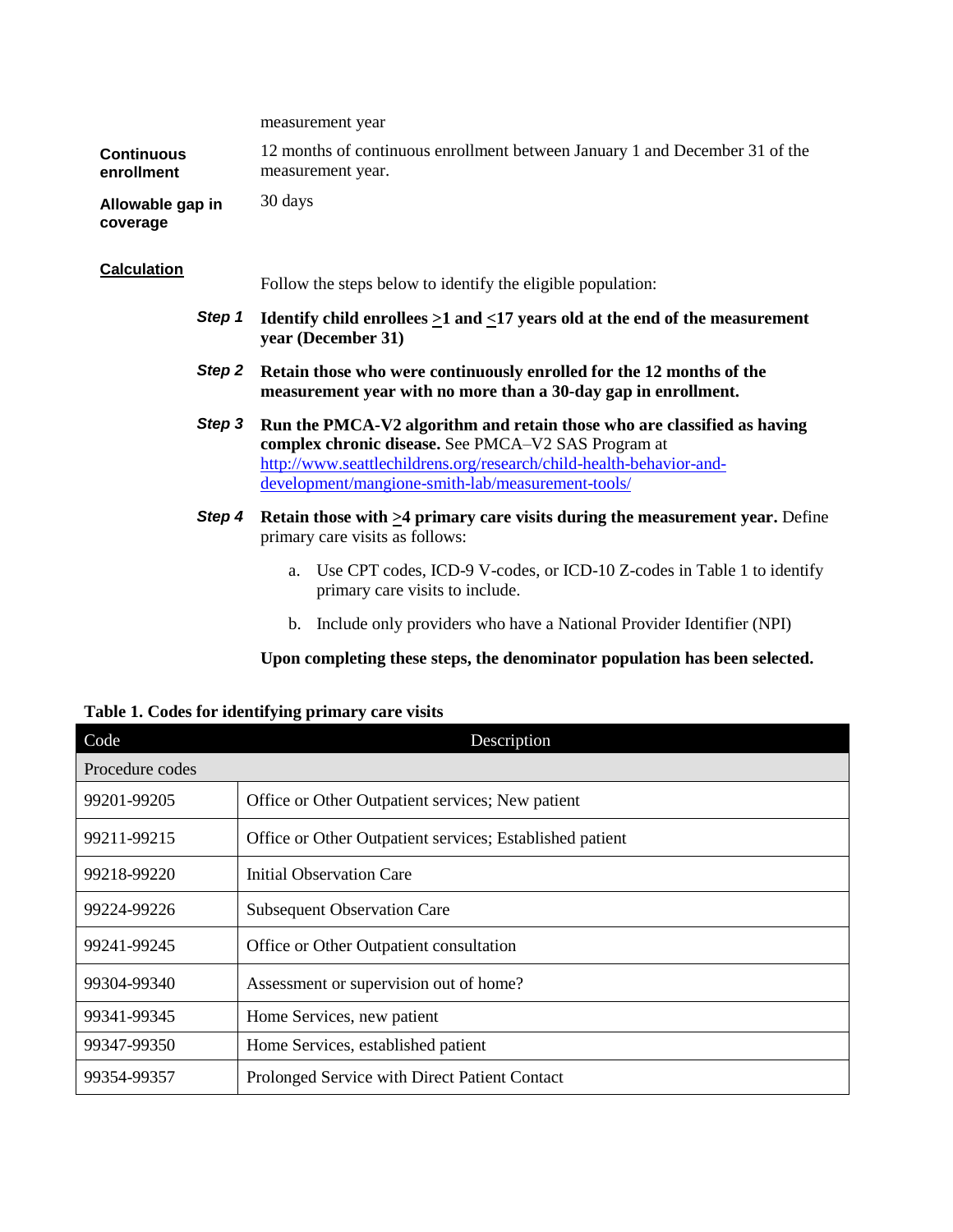| 99374-99380 | Care Plan Oversight Services                                                                                                                          |
|-------------|-------------------------------------------------------------------------------------------------------------------------------------------------------|
| 99381-99384 | Preventive Medicine Services, new patient (age 0-17)                                                                                                  |
| 99391-99394 | Preventive Medicine Services, established patient (age 0-17)                                                                                          |
| 99401       | Preventive medicine counseling, approx. 15 minutes                                                                                                    |
| 99402       | Preventive medicine counseling, approx. 30 minutes                                                                                                    |
| 99403       | Preventive medicine counseling, approx. 45 minutes                                                                                                    |
| 99404       | Preventive medicine counseling, approx. 60 minutes                                                                                                    |
| 99405-99410 | Counseling Risk Factor Reduction and Behavior Change Intervention                                                                                     |
| 99411       | Group preventive medicine counseling, approximately 30 minutes                                                                                        |
| 99412       | Group preventive medicine counseling, approximately 60 minutes                                                                                        |
| 99420       | Administration and interpretation of health risk assessment instrument                                                                                |
| 99429       | Unlisted preventive medicine service                                                                                                                  |
| 99455-99456 | Work Related or Medical Disability Evaluation Services                                                                                                |
| 99432       | Normal newborn care in other than hospital or birthing room setting, including<br>physical examination of baby and conference(s) with parent(s)       |
| 99460       | Initial hospital or birthing center newborn infant evaluation and management                                                                          |
| 99461       | Initial care, per day, for evaluation and management of normal newborn infant seen in<br>other than hospital or birthing center                       |
| G0402       | Initial preventive physical examination; face-to-face visit, services limited to new<br>beneficiary during the first 12 months of Medicare enrollment |
| G0438       | Annual wellness visit; includes a personalized prevention plan of service (PPPS), first<br>visit                                                      |
| G0439       | Same as above, subsequent visit                                                                                                                       |
| ICD-9 Codes |                                                                                                                                                       |
| V20         | Health supervision of infant or child                                                                                                                 |
| V20.1       | Other healthy infant or child receiving care                                                                                                          |
| V20.2       | Routine infant or child health check                                                                                                                  |
| V20.3       | Newborn health supervision $(V20.3x)$                                                                                                                 |
| V70.0       | Routine general medical examination at a health care facility                                                                                         |